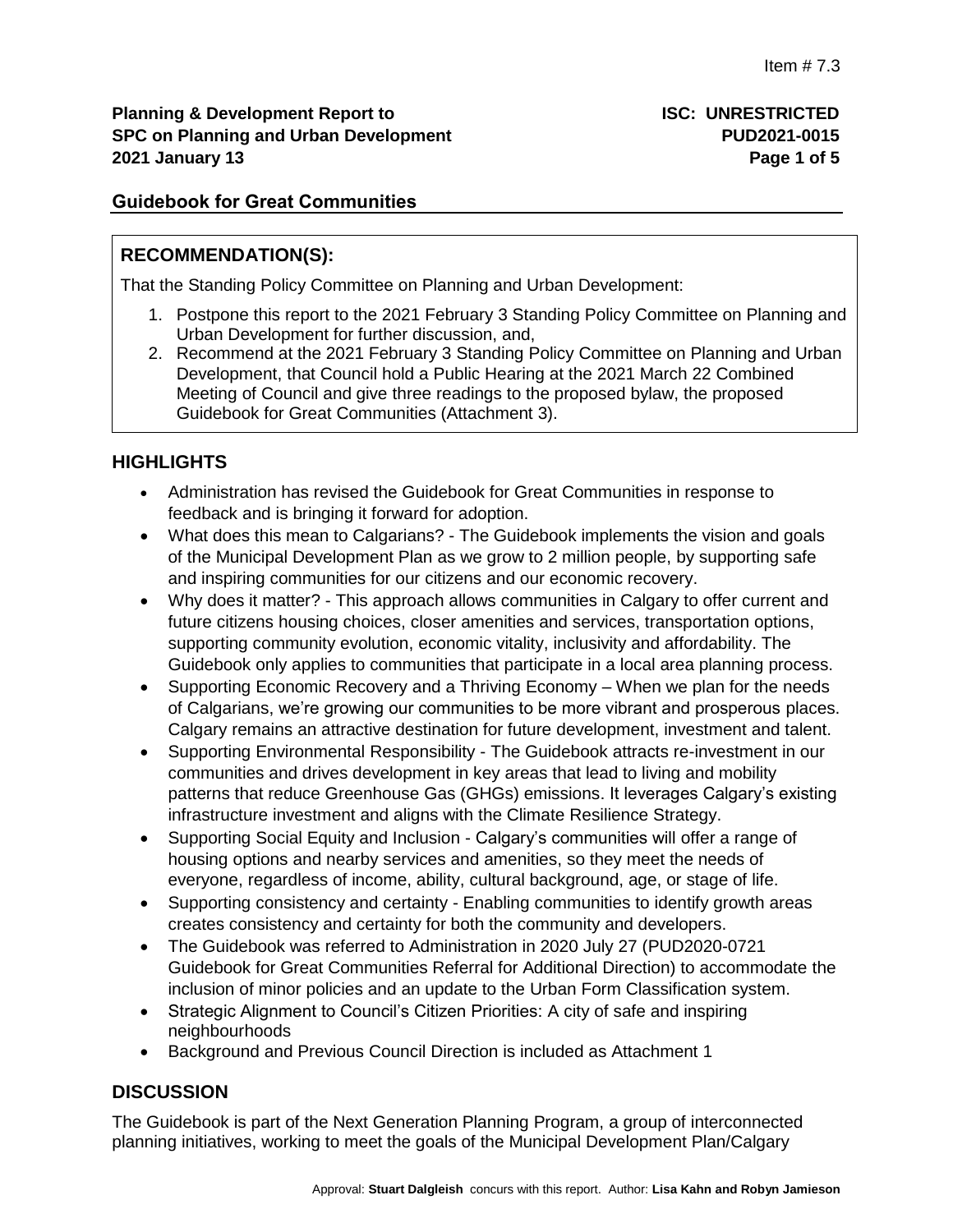### **Planning & Development Report to ISC: UNRESTRICTED SPC on Planning and Urban Development PUD2021-0015 2021 January 13 Page 2 of 5**

### **Guidebook for Great Communities**

Transportation Plan and successfully planning for 2 million people. The Guidebook is an implementable policy towards planning a great Calgary (see Attachment 2 for more details).

Since July, Administration has been working to re-design the categories within the Guidebook. Administration has worked with targeted stakeholders including citizens, communities, planners, developers, and builders to get their feedback. Administration has tested the draft categories with North Hill Communities Local Area Plan and other in-flight local area plans. The final draft Guidebook is included as Attachment 3. The report focuses on five topics for Council's consideration – a Thriving Economy, Climate, Social Equity, Modernization and Resilience.

### Economic Recovery and a Thriving Economy

*Calgary in the New Economy*, our city's economic strategy, features *place* and *talent* as two of its four pillars. *Place* supports how well we attract new *talent* and businesses and being a leading *destination* for *talent* is critical to Calgary's economic prosperity. By starting with the needs of the citizens who live here now, and in the future, our communities will grow to be more vibrant and prosperous places. This ensures Calgary remains one of the most livable places in the world. Communities that offer more value, housing choice, transportation options, amenities, and services keep Calgary as an attractive destination for investment and future talent. The Guidebook will plan our city in a way that can give us a competitive advantage over other cities.

### Climate Change

Energy use in buildings accounts for approximately two thirds of Calgary's greenhouse gas (GHG) emissions, and consumption of transportation fuels accounts for approximately one third. We know that our built form and how we move, areas where Council has regulatory influence, are key to meeting Calgary's climate change mitigation and adaptation goals. The Guidebook, together with local area plans, contains policy that will align with our Climate Resilience Strategy. Administration will explore the possibility of incorporating future community-scale climate change tools and policy that can reduce climate-related risks, once they are completed. The Guidebook will support Calgary's future as a green and healthy city.

### Social Equity and Inclusion

Communities with more housing options are more inclusive to those citizens of a variety of household types; for example, multi-generational families, non-related families and household members, single-parent families, two-parent, couples without children, and citizens living on their own. When it comes to planning equitable communities, it starts with planning to have a range of housing options and nearby services and amenities. This approach will ensure all Calgarians can live in a community that best serves their needs, regardless of age, income, gender, race or stage of life. The Guidebook will support Calgary as a city with safe and inspiring neighbourhoods.

#### Modernizing and Improving – understandability, predictability, timeliness

A modern and efficient approach to planning that focuses on consistency, predictability and continuous improvement ensures that builders and developers realize their developments, citizens have plans and developments that reflect their community's vision for the future, and The City is efficient and effective in planning decisions. The Guidebook streamlines the local area planning process with easy-to-understand urban form categories and guiding policy. The Guidebook sets up the renewal of the Land Use Bylaw that will improve and modernize land use districts, uses and rules. The Guidebook is a key step toward modernizing and improving of our approach to planning ensuring Calgary remains a well-run city.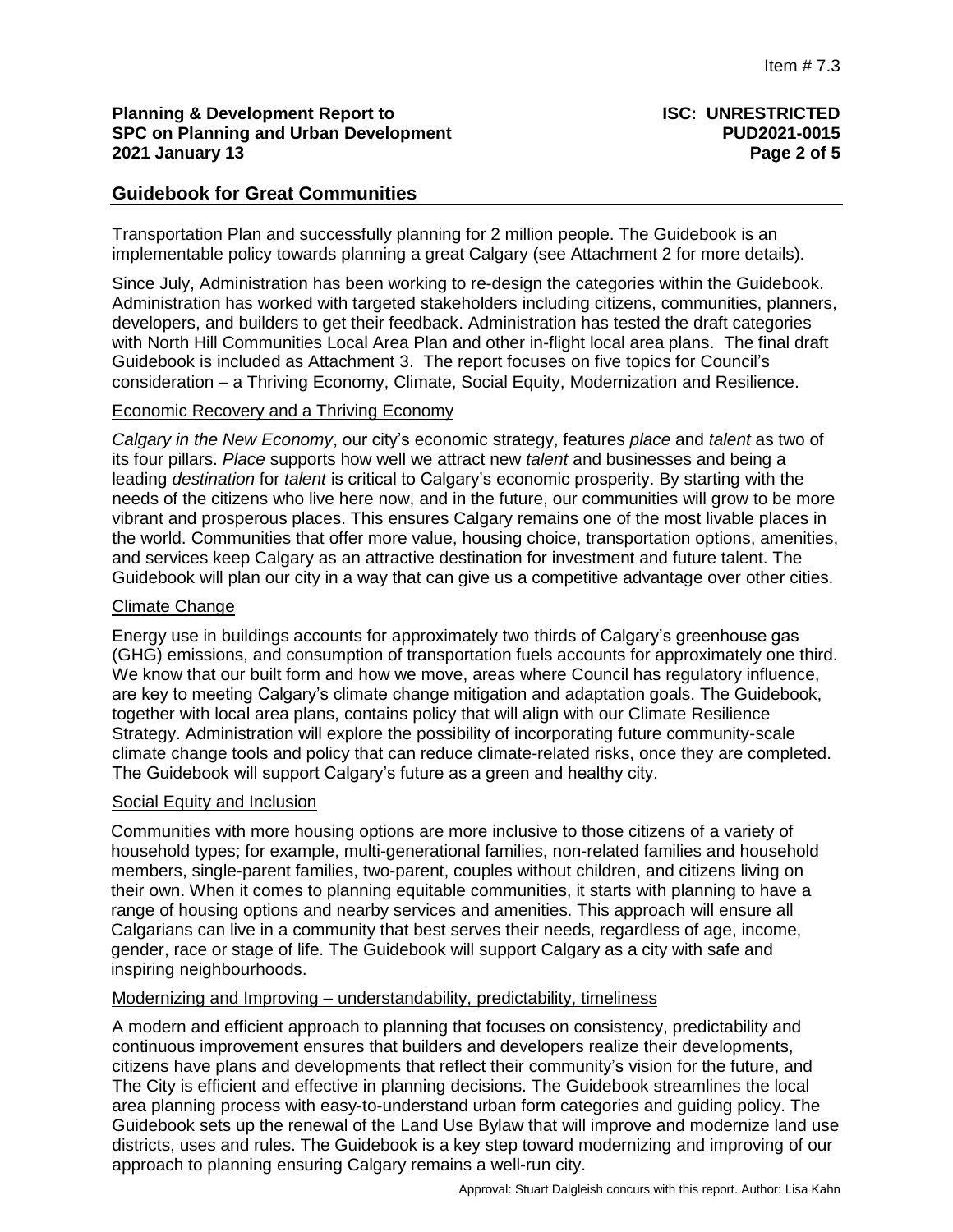### **Planning & Development Report to <b>ISC: UNRESTRICTED SPC on Planning and Urban Development PUD2021-0015 2021 January 13 Page 3 of 5**

## **Guidebook for Great Communities**

### **Resilience**

To keep Calgary and its communities strong, we must be prepared for stresses and shocks. By focusing on our future, our communities become more resilient through a strong economy, inclusive and equitable communities, coordinated and integrated natural environmental assets, and infrastructure investment that is strategic, coordinated and future focused. The Guidebook helps to implement the actions of *Resilient Calgary*, The City's resiliency strategy, by focusing on citizens who live here now and, in the future, and our built and natural environment to ensure Calgary's communities remain vibrant and resilient.

### Key Refinements

Administration has augmented policy to address Climate Change, Heritage, and Single Detached Dwelling areas, aligning with the North Hill Communities Local Area Plan. Details can be found in Attachment 4. Policy to address Council direction on Single Detached Dwelling areas, including all options considered, can be found in Attachment 5. Administration has also re-designed the categories within the Guidebook. Details on the new categories can be found in Attachment 6.

#### Sustainment Committee

Through the creation of the Guidebook, stakeholders expressed the importance of ensuring the document responds to trends and that any issues with policies would be dealt with in a timely and proactive manner. Sustainment of the Guidebook will occur through a Sustainment Committee created after the approval of the Guidebook. See Attachment 7 for more details.

## **STAKEHOLDER ENGAGEMENT AND COMMUNICATION (EXTERNAL)**

- ☒ Public Engagement was undertaken
- ☐ Public Communication or Engagement was not required
- ☒ Public/Stakeholders were informed
- ☒ Stakeholder dialogue/relations were undertaken

Administration hosted internal and external engagements with stakeholders to gather feedback on two drafts of the urban form categories. Some stakeholders support the Guidebook and other stakeholders have concerns including a lack of understanding about how the Guidebook will impact them. These concerns can be addressed through ongoing and already planned outreach and education, ongoing local area plan processes, and sustainment and monitoring. The Guidebook will be a living document, and as such, updates and course corrections to the Guidebook will be discovered through these mechanisms and other Next Generation Planning projects. More information on the engagement process can be found in Attachment 8.

### Calgary Planning Commission (CPC) workshop

On 2020 October 1, Administration conducted a closed session workshop with members of Calgary Planning Commission. Overall, the workshop was productive, receiving mainly positive comments regarding the streamlined approach taken towards the categories. Key themes focused on the urban form categories being more detailed and easier to understand, as well as positive responses on the reduction in the amount of policy modifiers. Concerns raised have been addressed in the proposed Guidebook. More details can be found in Attachment 9.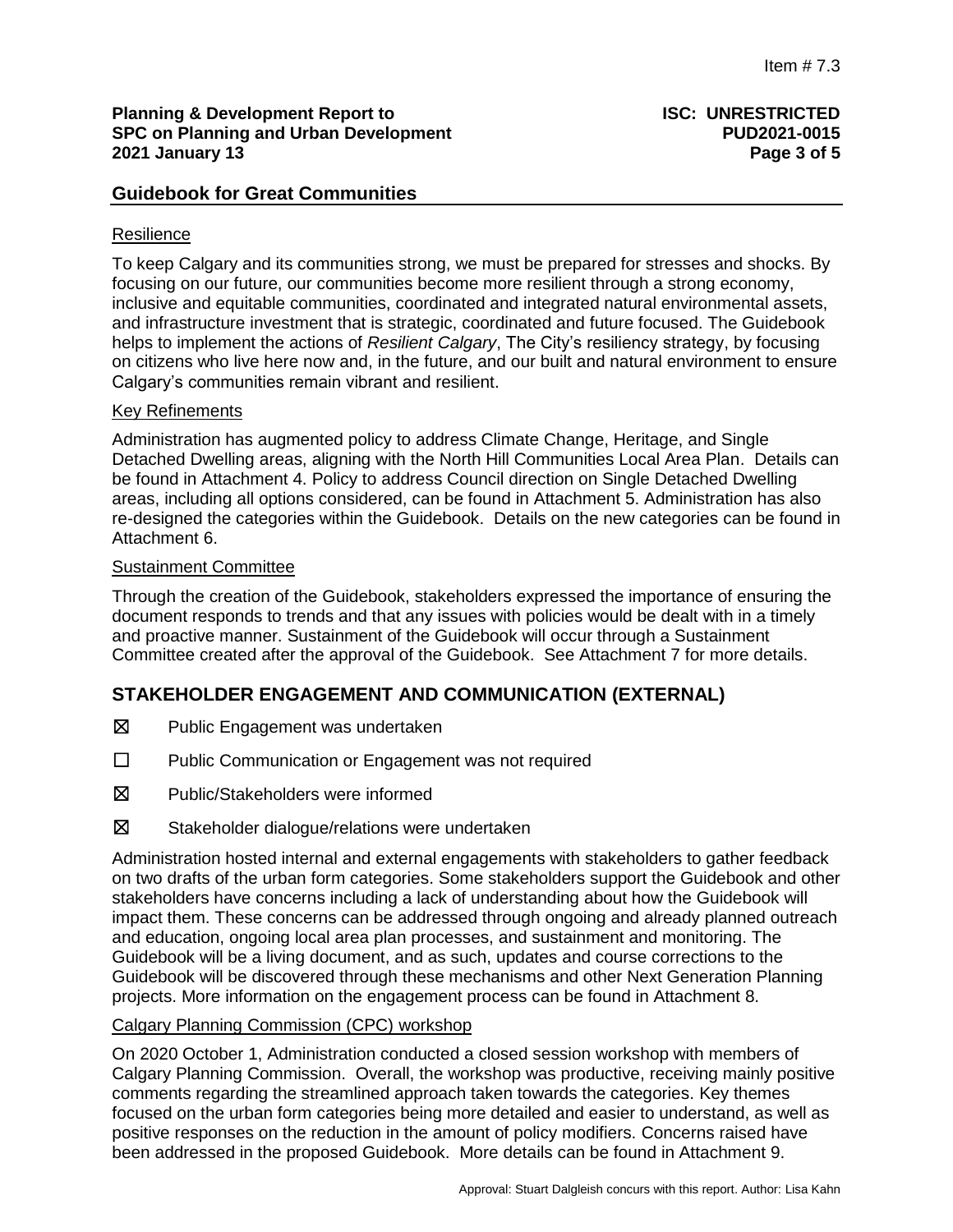#### **Planning & Development Report to <b>ISC: UNRESTRICTED SPC on Planning and Urban Development PUD2021-0015 2021 January 13 Page 4 of 5**

### **Guidebook for Great Communities**

### **IMPLICATIONS**

### **Social**

The Guidebook helps to plan equitable communities that make it easier for citizens to live and grow in any community, regardless of stage of life, income, cultural background or age.

### **Environmental**

Removing barriers and encouraging redevelopment in Calgary's oldest communities makes efficient use of existing infrastructure and brings people closer services and amenities in the Centre City and established communities, resulting in reduced GHG emissions.

### **Economic**

Calgary's future success relies on placemaking that attracts investment and talent. The Guidebook sets policies to ensure Calgary's communities remain attractive and vibrant. Moving forward, we need our communities to reflect our citizens: diverse and inclusive to different cultures, ages and financial means. When our communities are attractive, diverse and vibrant, so is Calgary.

### **Service and Financial Implications**

No anticipated financial impact

## **RISK**

The Guidebook sets the path for all future local area plans, ensuring a consistent and flexible approach for the evolution of Calgary's built-out areas. Without the Guidebook, local area plans will revert to using the Council approved Developed Areas Guidebook, which does not respond to several concerns raised by Council and stakeholders. The Developed Areas Guidebook uses a dated planning approach without some of the policies needed to ensure equity for all Calgarians. Not approving the Guidebook would also signal to many investors that it is difficult to do business in Calgary and could have impacts on the entire Next Generation Planning Program. This could impact the ability for Calgary to remain a choice for business investment, economic recovery, and could add to the number of Calgarians leaving for other locations. More information on the background discussion and risks can be found in Attachment 10.

# **ATTACHMENT(S)**

- 1. Previous Council Direction
- 2. Next Generation Planning System Overview
- 3. The Guidebook for Great Communities
- 4. Details on Minor Amendments
- 5. Low Density Residential Alternative Options
- 6. Urban Form Classification System Details
- 7. Technical Sustainment Committee
- 8. Engagement Summary
- 9. Calgary Planning Commission Summary
- 10. Background Discussions and Risks
- 11. **Public Submissions to Committee**